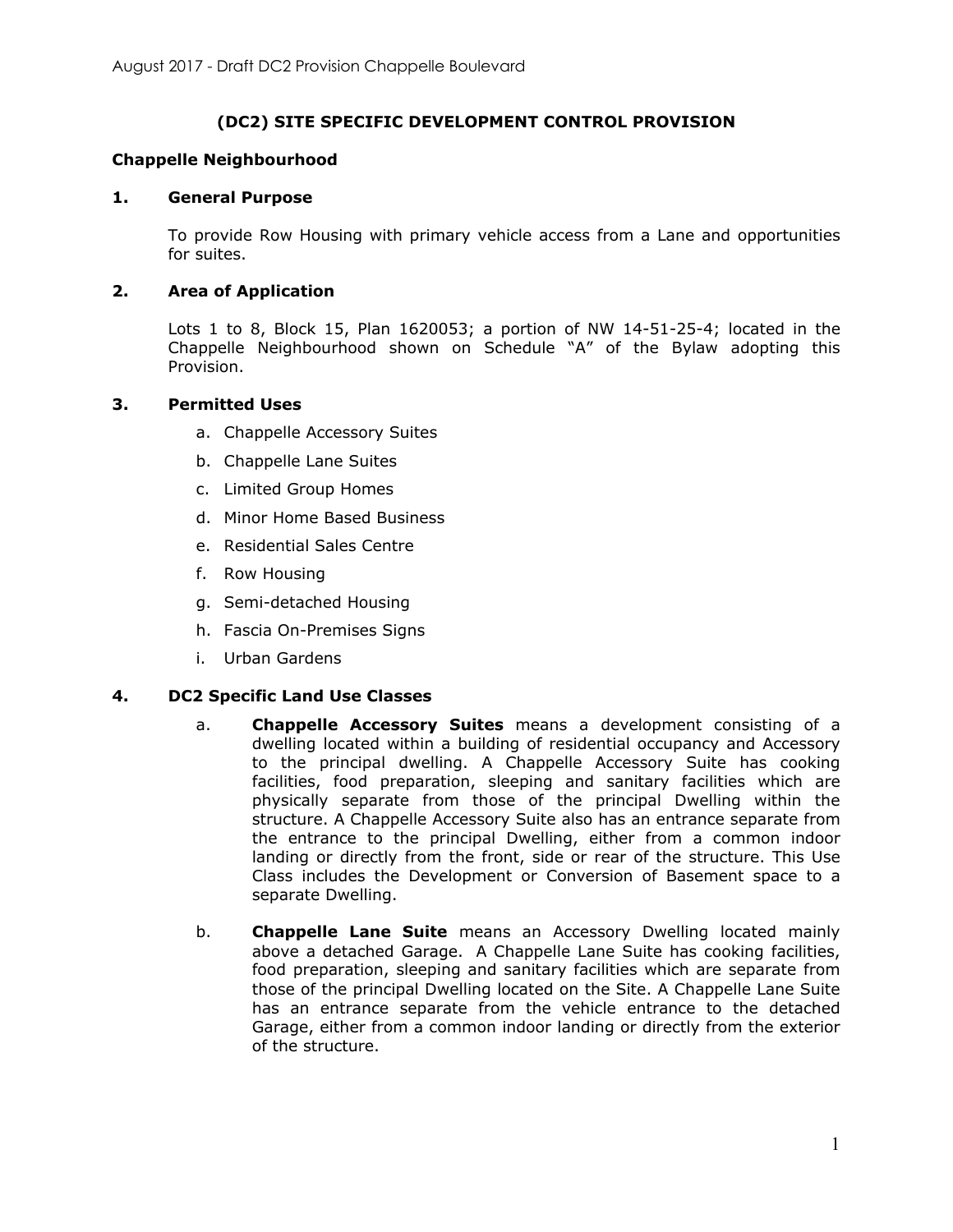# **5. Development Regulations**

c. Notwithstanding Section 720.3(2) of the Zoning Bylaw, a Site Plan is not required to be appended to the Bylaw adopting this Provision.

| <b>Table 1 Site Area and Site Dimensions</b> |                      |                       |                       |
|----------------------------------------------|----------------------|-----------------------|-----------------------|
|                                              | Minimum<br>Site Area | Minimum<br>Site Width | Minimum<br>Site Depth |
| (a) Row Housing internal<br><b>Dwelling</b>  | $150 \text{ m}^2$    | 5.0 <sub>m</sub>      | 30.0 m                |
| (b) Row Housing end Dwelling                 | $186 \text{ m}^2$    | 6.2 <sub>m</sub>      | 30.0 <sub>m</sub>     |
| (c) Semi-detached<br>Housing, each Dwelling  | $201 \text{ m}^2$    | 6.7 <sub>m</sub>      | 30.0 m                |

d. Site Area and Site Dimensions shall be in accordance with Table 1.

- e. The maximum Height shall not exceed 12 m, in accordance with Section 52.
- f. The maximum total Site Coverage shall be 62%.
- g. Notwithstanding Section 55 of this Bylaw, for Semi-detached Housing and Row Housing, the area covered by Impermeable Material shall not exceed 80 percent of the total Lot area.
- h. The Front Setback shall be a minimum of 3.0 m.
- i. The Rear Setback shall be minimum of 6.0 m.
- j. Minimum Side Setbacks shall be provided on the following basis:
	- i. 1.2 m excepting a Side Yard abutting a flanking roadway;
	- ii. 2.4 m where the Side Yard abuts a flanking public roadway other than a Lane.
- k. Separation Space shall not be required:
	- i. between a Chappelle Lane Suite and the associated principal Dwelling on the same Site; or
	- ii. where side walls of abutting buildings face each other and habitable windows are not located directly opposite each other, such that privacy is not impacted and:
		- I. in the case of Dwellings on separate Sites, each development complies with the minimum Side Setback requirements for each Dwelling;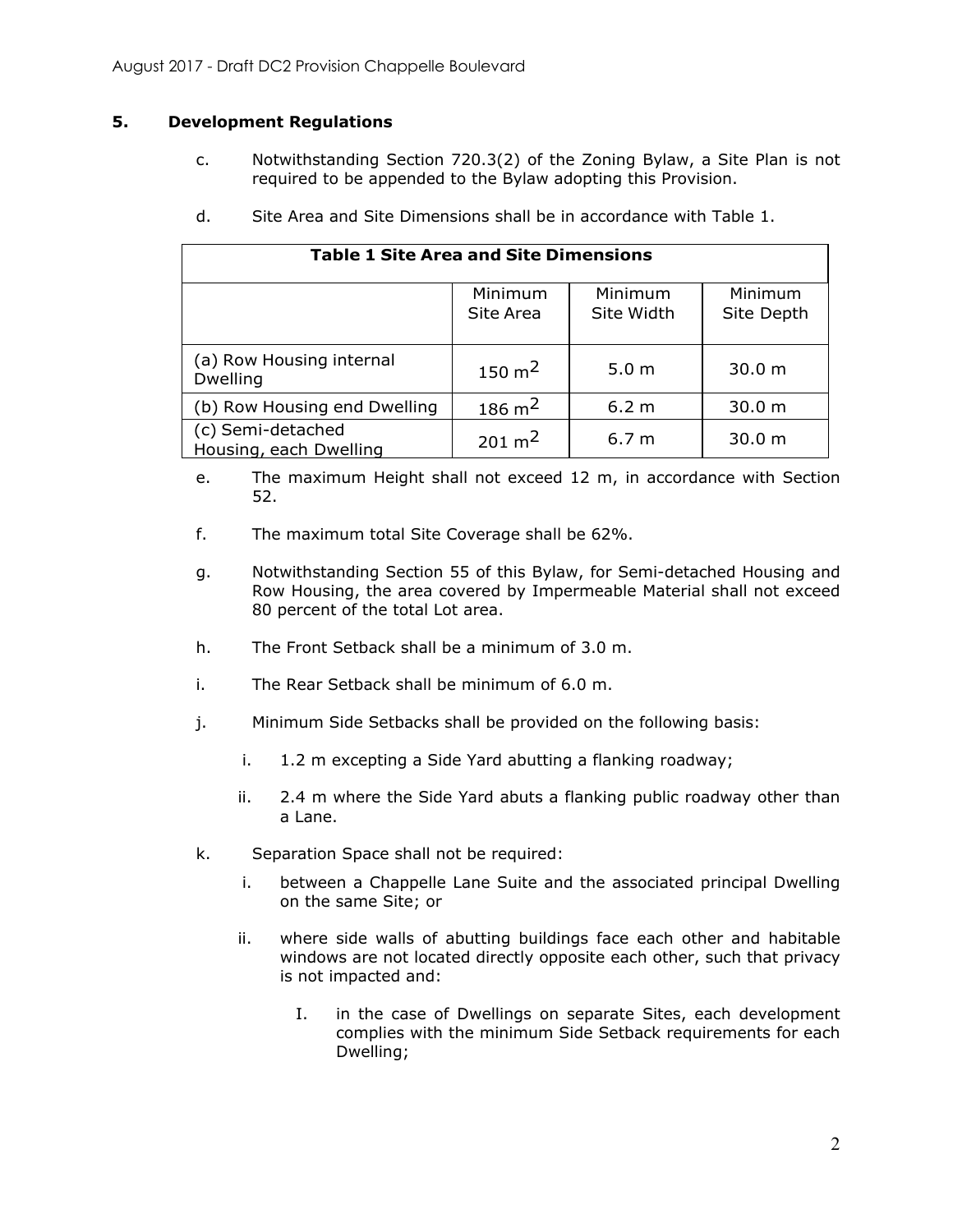- II. in the case of Dwellings on the same Site, the separation distance between Dwellings is at least equal to the total of the minimum Side Setback requirements for both Dwellings.
- l. Minimum Private Outdoor Amenity Areas shall be provided as follows:
	- i. each Dwelling shall provide a minimum 11 m2 of contiguous Private Outdoor Amenity Area that may be located within a required Yard, balconies, decks, porches or patios above Grade;
	- ii. the Outdoor Amenity Area shall be permanently retained as open space, unencumbered by an Accessory building or future additions.
- m. Maintenance and/or drainage and utility easement(s) may be required between abutting buildings and/or through private yards of one or more Dwellings to ensure adequate access for property, drainage and utility maintenance.
- n. Each Dwelling within Semi-detached Housing and Row Housing shall be individually defined through a combination of architectural features that may include variations in the rooflines, projection or recession of the façade, porches or entrance features, building materials, or other treatments.
- o. On-site parking shall be provided in accordance with the following requirements:
	- i. On-Site parking may be provided within a rear detached or rear attached Garage, or on a Site for one Garage that shall be clearly demarcated both on the Site and on the Site Plan accompanying any application for a principal building. The minimum distance from the Rear Lot Line to a Garage or Garage Site shall be 6.0 m from the building face to property line. A hard surface walkway is required between a detached Garage or Garage Site and an entry to the principle building;
	- ii. Where no Garage is developed, a hard surface parking pad a minimum of 4.88 m wide and a minimum of 6.0 m deep, shall be constructed at the rear of each lot. Such hard surface parking pad shall include an underground electrical power connection with outlet on a post 1.0 m in height, located within 1.0 m of the parking pad.
- p. Limited Group Homes shall comply with Section 96 of this Bylaw.
- q. Urban Gardens shall comply with Section 98 of this Bylaw.
- r. Signs shall comply with the regulations found in Schedule 59A.

#### **6. Special Land Use Provisions for Chappelle-Specific Use Classes**

a. A maximum of one Dwelling per lot shall be allowed, except where Chappelle Accessory Suite or Chappelle Lane Suite is developed and may thereby constitute two Dwellings on a lot.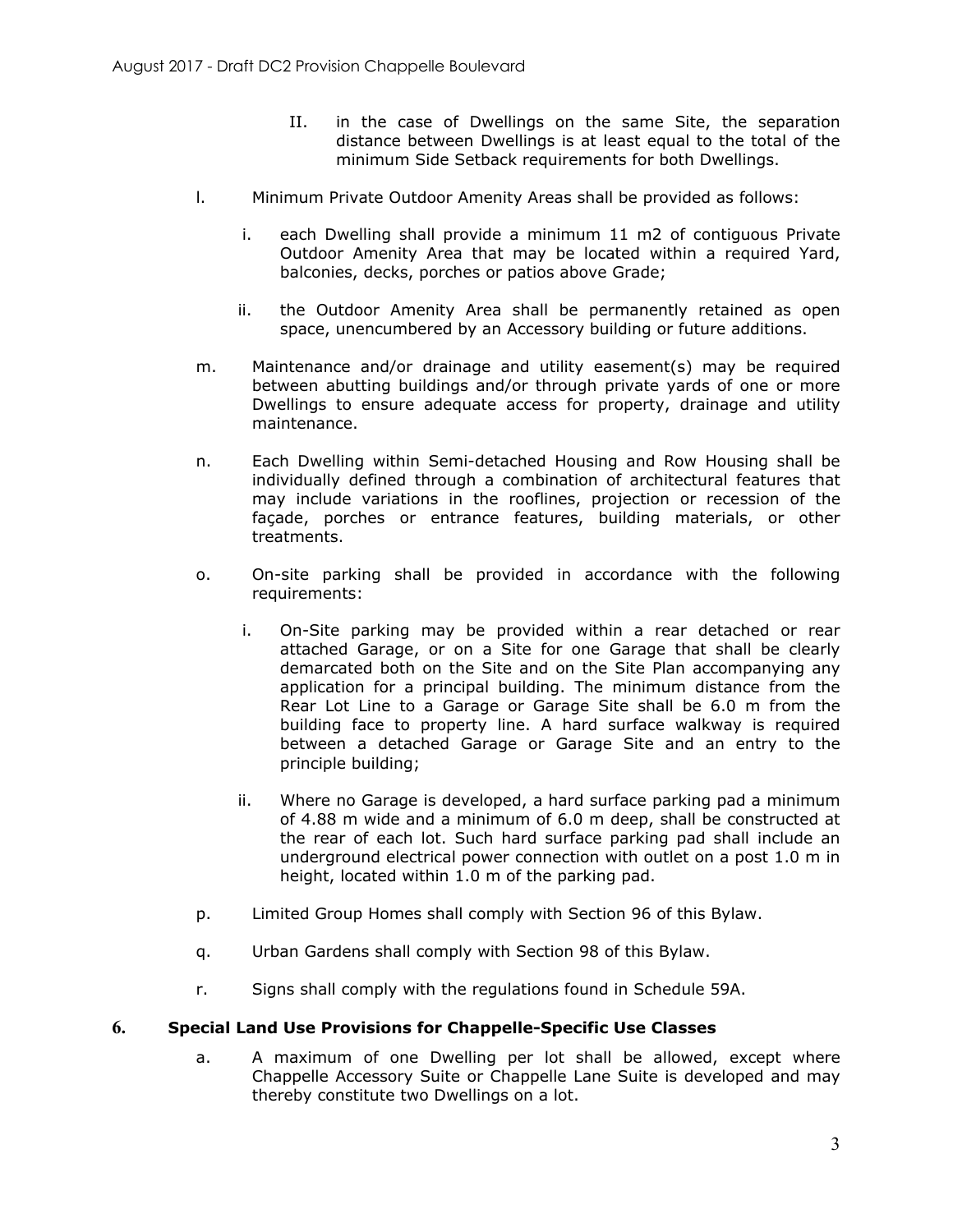- b. Only one of a Chappelle Accessory Suite or Chappelle Lane Suite may be developed in conjunction with a principal Dwelling.
- c. **Chappelle Accessory Suites** A Chappelle Accessory Suite shall comply with the following regulations:
	- i. The maximum Floor Area of the Chappelle Accessory Suite shall be as follows:
		- A. In the case of a Chappelle Accessory Suite located completely below the first Storey of a Row Housing Dwelling or Semi-detached Housing (other than stairways or a common landing), the Floor Area (excluding the area covered by stairways) shall not exceed the Floor Area of the first storey of the associated principal Dwelling.
		- B. In the case of a Chappelle Accessory Suite developed completely or partially above grade, the Floor Area (excluding the area covered by stairways) shall not exceed 40% of the total Floor Area above grade of the building containing the associated principal Dwelling.
	- ii. The minimum Floor Area for a Chappelle Accessory Suite shall be not less than 30 m2 .
	- iii. A Chappelle Accessory Suite shall not be developed within the same principal Dwelling containing a Limited Group Home.
	- iv. The Chappelle Accessory Suite shall not be separated from the principal Dwelling through a condominium conversion or subdivision.
	- v. Chappelle Accessory Suites shall not be included in the calculation of densities in this Bylaw.
- d. **Chappelle Lane Suites** A Chappelle Lane Suite shall comply with the following regulations:
	- vi. The minimum Site area for a Row Housing Dwelling or Semi-detached Housing containing a Chappelle Lane Suite is 150 m2.
	- vii. The maximum Height of a Garage containing a Chappelle Lane Suite shall be 9 m or the Height of the principal Dwelling as constructed at the time of the Chappelle Lane Suite Development Permit application, whichever is the lesser.
	- viii. The minimum Floor Area for a Chappelle Lane Suite shall be 30 m2.
	- ix. The maximum Floor Area of the Chappelle Lane Suite shall be 80 m2.
	- x. The minimum Site width for a Site with a Chappelle Lane Suite shall be 5 m.
	- xi. Windows contained within the Chappelle Lane Suite portion of the detached Garage shall be placed and sized such that they minimize overlook into Yards and windows of abutting properties through one of more of the following: